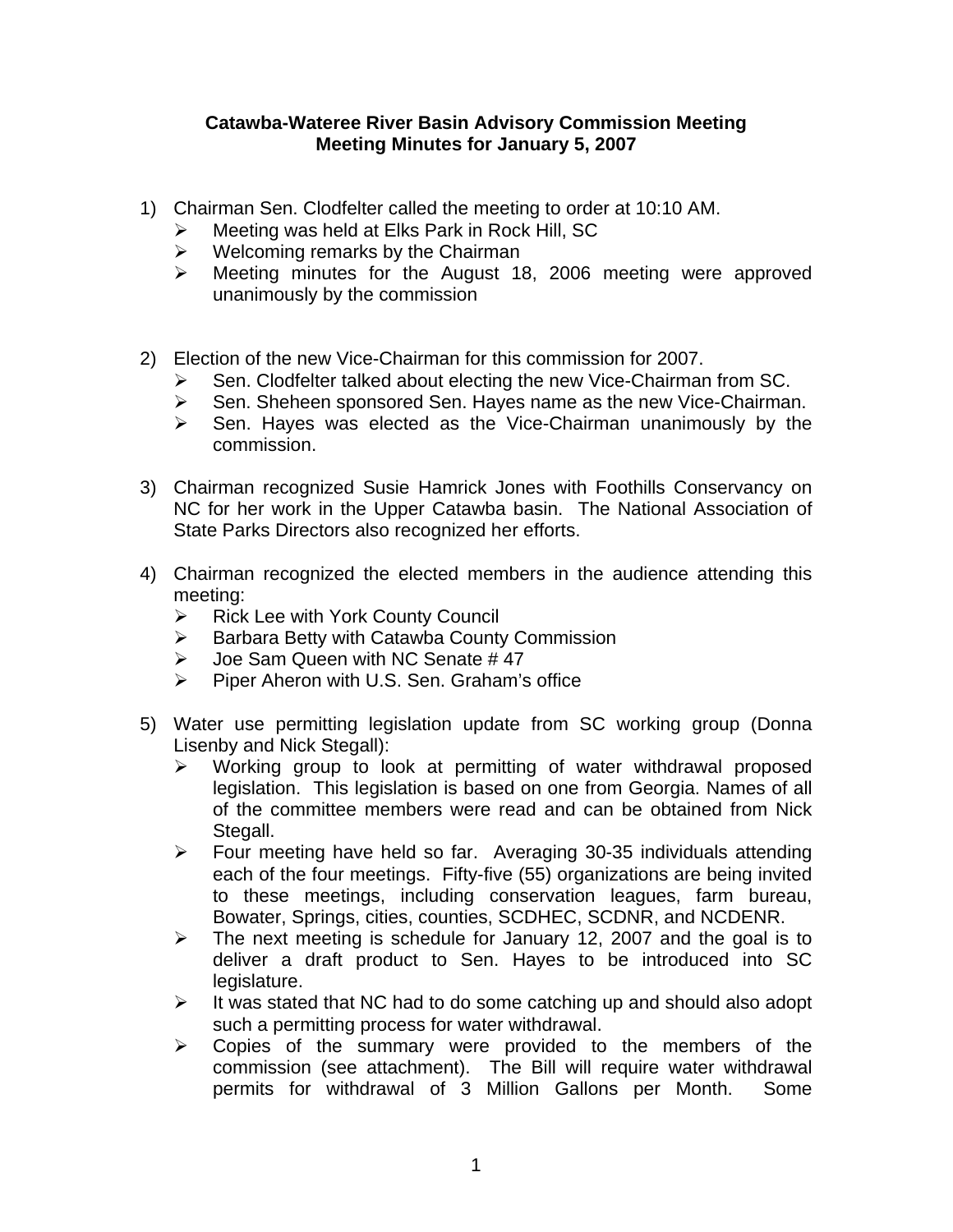"grandfathering" will occur but will have to file a short permit. Even if "grandfathered", permitting would be necessary for any additional withdrawal. Many cities and municipalities in water treatment business have the potential to be affected by this proposed legislature.

- $\triangleright$  SCDHEC will be the permitting authority for the Bill.
- $\triangleright$  The premise behind this legislation is to ensure that there is a good policy for any water withdrawal in SC. This would allow for properly allocating the water and not adversely affecting the existing water users in that basin.
- $\triangleright$  Due to large growth and development, many States see a need to permit water use to new users. Georgia has a comprehensive law that would the closet comparison to the SC's proposed legislation.
- $\triangleright$  The proposed legislation is standalone but will also include IBT issues as recommended by NC. IBT can be a subpart of the water withdrawal bill.
- $\triangleright$  As SC has different regulations for groundwater, this proposed bill will not covered groundwater.
- $\triangleright$  There was discussion about modeling, minimum in-stream flows, farm ponds, and growth of areas with adequate water resources.
- $\triangleright$  It appears that there would be no opposition to this concept. Everyone may not agree with the entire bill but it is recognized that something is needed. It was recommended that further discussion is needed to answer the question of what proportion of the water (groundwater versus surface water) is used for farming purposes.
- ¾ Sen. Hayes thanked both Donna Lisenby and Nick Stegall for their hard work and recognized that this is a mammoth process and very important one.
- 6) A report on how NC water use act works to resolve problems of nonsustainable water use, by John Morris:
	- $\triangleright$  NC water use act was adopted in 1967 due to phosphate mining in NC in that period.
	- $\triangleright$  There are two triggers based on which NCDENR gets involved and conducts area wide study. Designated capacity use area and then designation of underlying area is used then to guide individual permitting process.
	- $\triangleright$  NC has approximately 500 groundwater monitoring wells to track changes in groundwater usage. Information collected from these wells is represented as hydrographs.
	- $\triangleright$  In 1998 NC saw the aquifers being depleting and hence a process of permitting this was developed. The rule was adapted for groundwater permitting use only as surface water was not a major issue at that time.
	- $\triangleright$  Chairman asked who would initiate the designation of the capacity use areas. Can we use the existing legislation or need to follow what SC's is doing for surface water.